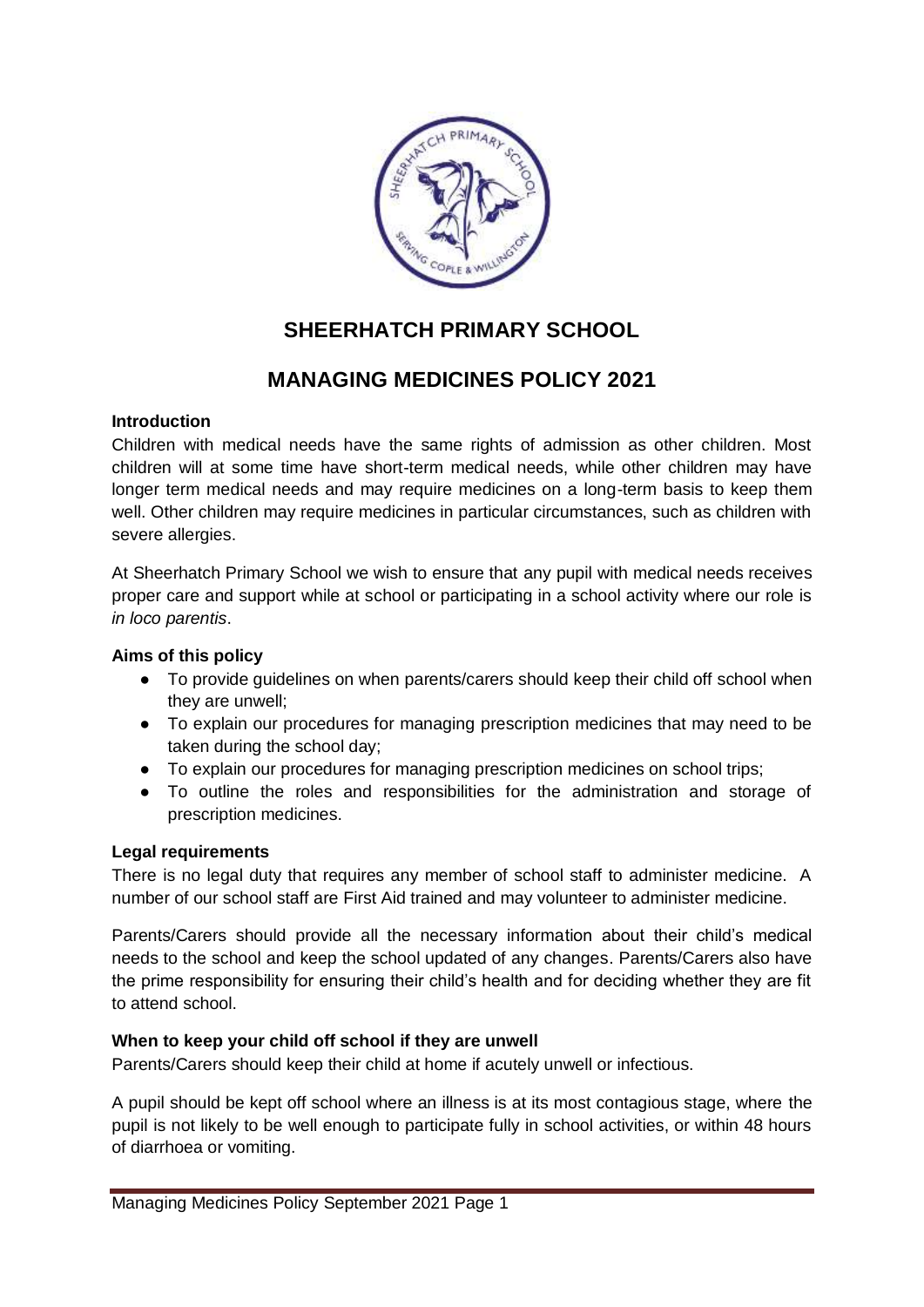If parents/carers keep their child at home, it is important that they contact the school by 9 a.m. on the first day to let them know that their child won't be in and to give the reason. The school must also be informed if the pupil is well enough to attend school but has an infection that could be passed on, such as a cold sore or head lice.

For further advice please follow the NHS guidance: <https://www.nhs.uk/Livewell/Yourchildatschool/Pages/Illness.aspx>

#### **Managing medicines in school**

Medicines should normally be administered at home and only taken into school when absolutely necessary (in other words, where it would be detrimental to the pupil's health, or would greatly impact on a child's school attendance if the medicine were not taken during the school day).

Parents/Carers should, where possible, request that medicine be prescribed in dose frequencies which enable it to be taken outside of school hours. For example, antibiotics and medicines that need to be taken three times a day should be taken in the morning before school, after school hours and at bedtime.

Non-prescription medicines, such as paracetamol or cough mixture, will not generally be administered by school staff. The Head teacher may consider individual requests if it is considered that the pupil is otherwise fit and well to be attending school.

The school will only accept:

- Medicines prescribed by a medical practitioner (doctor, dentist, nurse prescriber or pharmacist prescriber).
- Medicines that are in date.
- Medicines that need to be administered in excess of 3 times per day or life-saving medication (e.g. inhaler/adrenaline pen).
- Medicines in their original container, as dispensed by a pharmacist.
- Containers with labelling identifying the pupil by name and with original instructions for administration, dosage and storage.

On accepting medication, the parent/carer must sign a parental agreement to administer medicines form disclosing all the relevant details and giving permission for the medication to be administered by a member of staff.

Where it is appropriate to do so, pupils will be encouraged to administer their own medication under staff supervision.

When administering medication, a member of staff must complete a record showing the date and time and details/dosage of the medication.

If a pupil refuses to take medicine, staff will not force them to do so but will note this in the records and inform the parents/carers of the refusal immediately or as soon as is reasonably possible.

#### **Storage of medicines**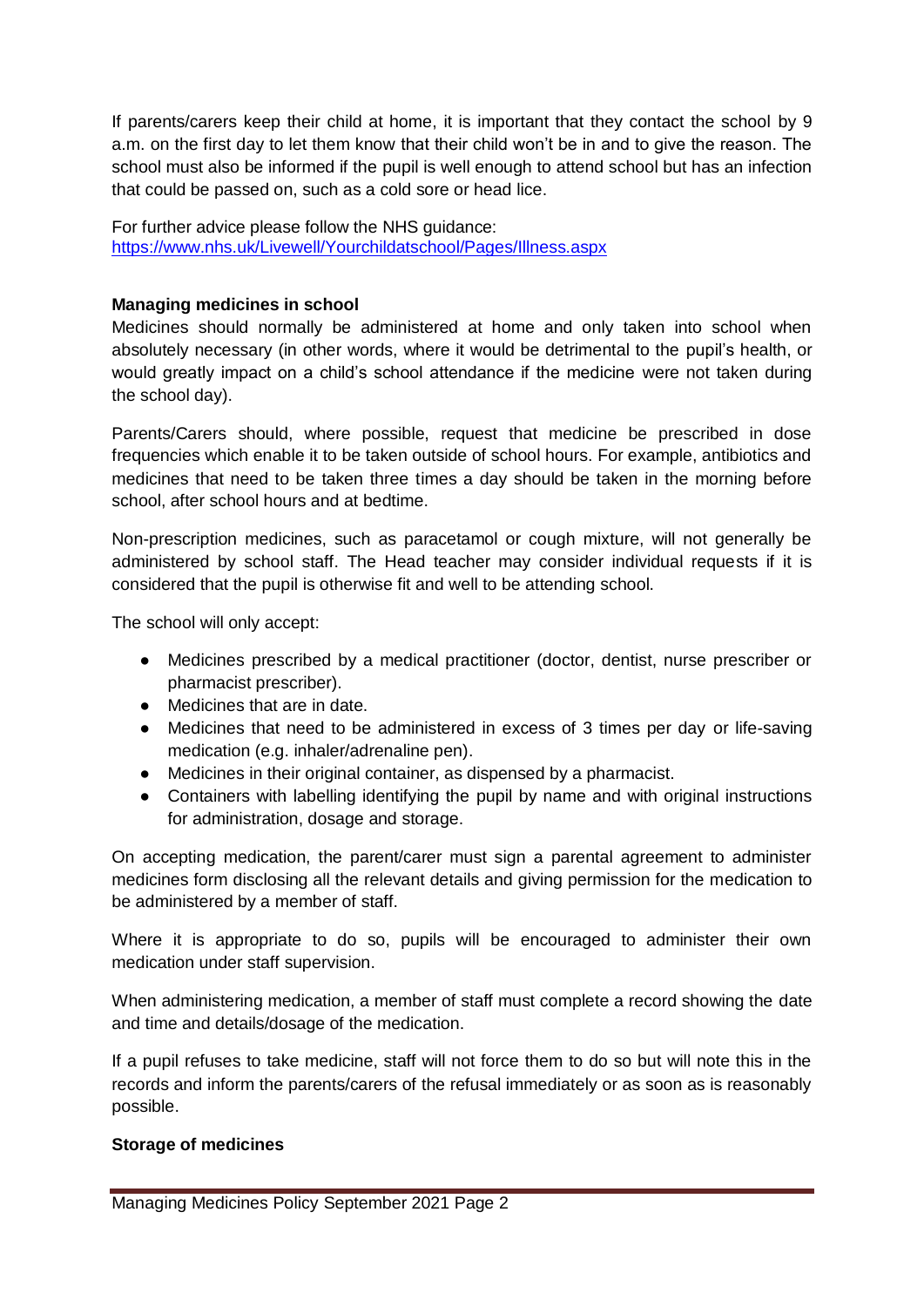All medicines must be delivered to the school office by the parent/carer or Care Club representative. With the exception of some emergency medication (see below)no medicines should be left in a pupil's possession. All medicines should be stored in accordance with product instructions.

Medicines will be kept in a locked cupboard (except where storage in a fridge is required), with the exception of adrenaline pens and asthma inhalers.

All emergency medicines, such as adrenaline pens and asthma inhalers should be readily available and kept in the First Aid cupboard or in an agreed place in the classroom.

Parents/Carers must confirm in writing if they wish their child to carry their emergency medication with them in school.

The school will keep records of all medication kept in school and make a note of the expiry dates. It is recommended parents/carers also keep a record so that they are able to request replacement medication from their gp in a timely manner.

#### **Disposal of medicines**

Parents/Carers are responsible for ensuring that date-expired medicines are returned to the pharmacy for safe disposal. They should collect medicines at the end of the agreed administration time period. The school office will endeavour to remind parents to collect any medication left in school at the end of the summer term. . If any medicines remain uncollected, they will be disposed of at a local pharmacy by a member of the office staff.

#### **Trips and outings**

Pupils with medical needs are given the same opportunities as other children. Staff may need to consider what reasonable adjustments they might make to enable pupils with medical needs to participate fully and safely on visits. The school visit co-ordinator will nominate a member of staff as having responsibility for the administration of all medication during a trip or outing.

#### **Children with long-term medical needs**

Where a child has long-term medical needs, the school will liaise closely with the parents/carers and relevant health professionals to draw up an individual health care plan, which will be reviewed at least annually. It is important that the school has sufficient information about the medical condition of any child with long-term medical needs.

The Head teacher must ensure that named staff are trained to administer or give the level of care required by the details of the health care plan.

There will also be regular training for staff on more generalised needs, e.g. asthma awareness and auto-injector adrenaline pen training.

For the purpose of residential visits, there will be a named person with responsibility for the administration of medicines for children with long-term medical needs. Parents/Carers will be asked to complete a form and may be required to meet with the named staff to ensure that staff are aware of all medical requirements.

#### **Confidentiality**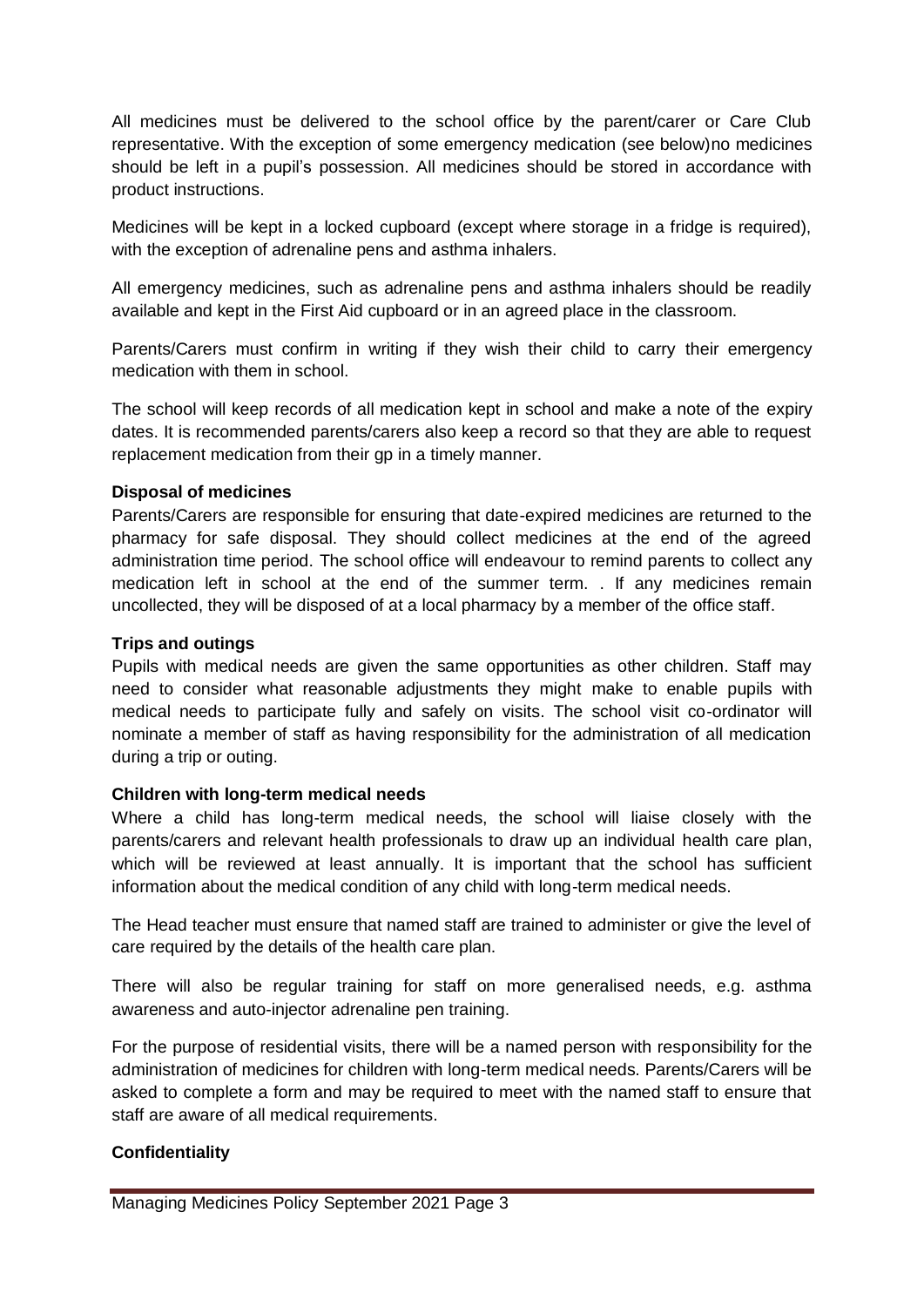The Head teacher and staff should always treat medical information confidentially. Where a medical condition may be life-threatening or require emergency medication to be administered, the child's medical information and health care plan may be displayed in certain locations throughout the school so that all adults are aware of the conditions and procedures relating to that child's medical condition. Medical information will also be stored on the school's information management system.

#### **Roles and Responsibilities**

It is the parents/carers responsibility to:

- Keep their child off school where an illness is at its most contagious stage or when they are unable to participate fully in school activities.
- Provide sufficient information about their child's medical needs if treatment or special care is required.
- Inform the school of any changes to their child's condition that may require the details of their care plan to be altered.
- Deliver all medicines to the school office (or Care Club) in person.
- Complete and sign the parental agreement to administer medicines form.
- Ensure that the medication supplied is within its expiry date.
- Keep medicines in date and renew the medication when supplies are running low.
- Collect medicines which are in use and in date at the end of the academic year.
- Safely dispose of medicines that are no longer required or are no longer in date.

It is the Head teacher's responsibility to:

- Ensure that the school's Medicines Policy is implemented and reviewed.
- Ensure that there are members of staff within the school willing to volunteer to administer medication to specific pupils if required.
- Ensure that staff receive support and appropriate training where necessary.
- Share information, as appropriate, about a child's medical needs.
- Review individual health care plans annually for children with long-term medical needs.
- Ensure that parents/carers are aware of the school's policy on the administration of medicines.
- Ensure that medicines are stored correctly.

It is the Staff responsibility to:

- Check the child's name, prescribed dose, expiry date and written instructions provided by the prescriber on receipt of medicines.
- Ensure that the parent/carer completes a consent form for the administration of medicines following the prescriber's instructions.
- Complete the 'Record of medicine administered to an Individual child' sheet each time the medication is given.
- Ensure that medicines are returned to parents/carers for safe disposal at the end of the agreed administration period or at the end of the summer term.

#### **Review**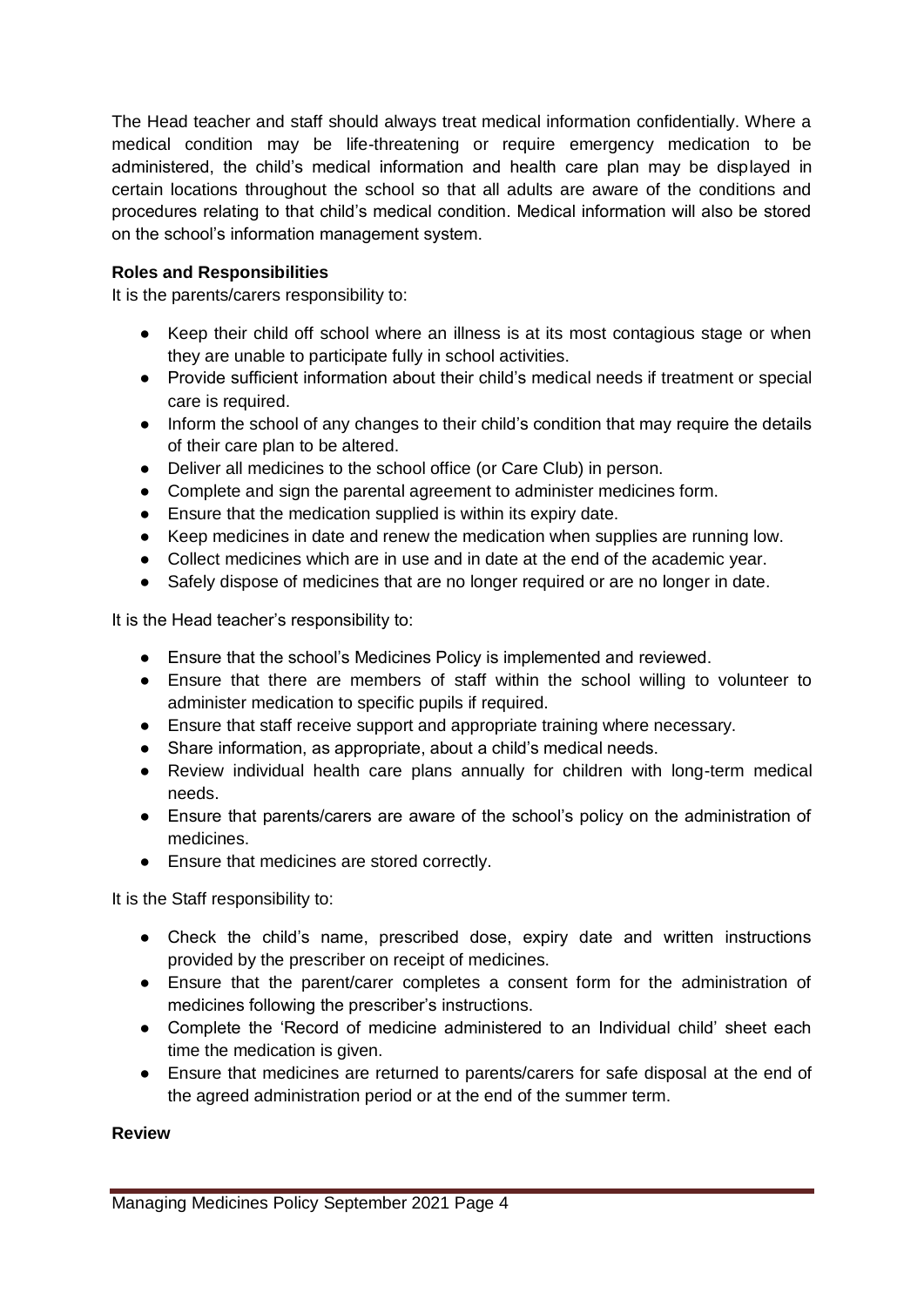This Policy will be reviewed on an annual basis. The Policy was approved by the Governing Body at its meeting on:

Signed by Head Teacher …………………………………………………………………… Signed by Chair of Governors ……………………………………………………………..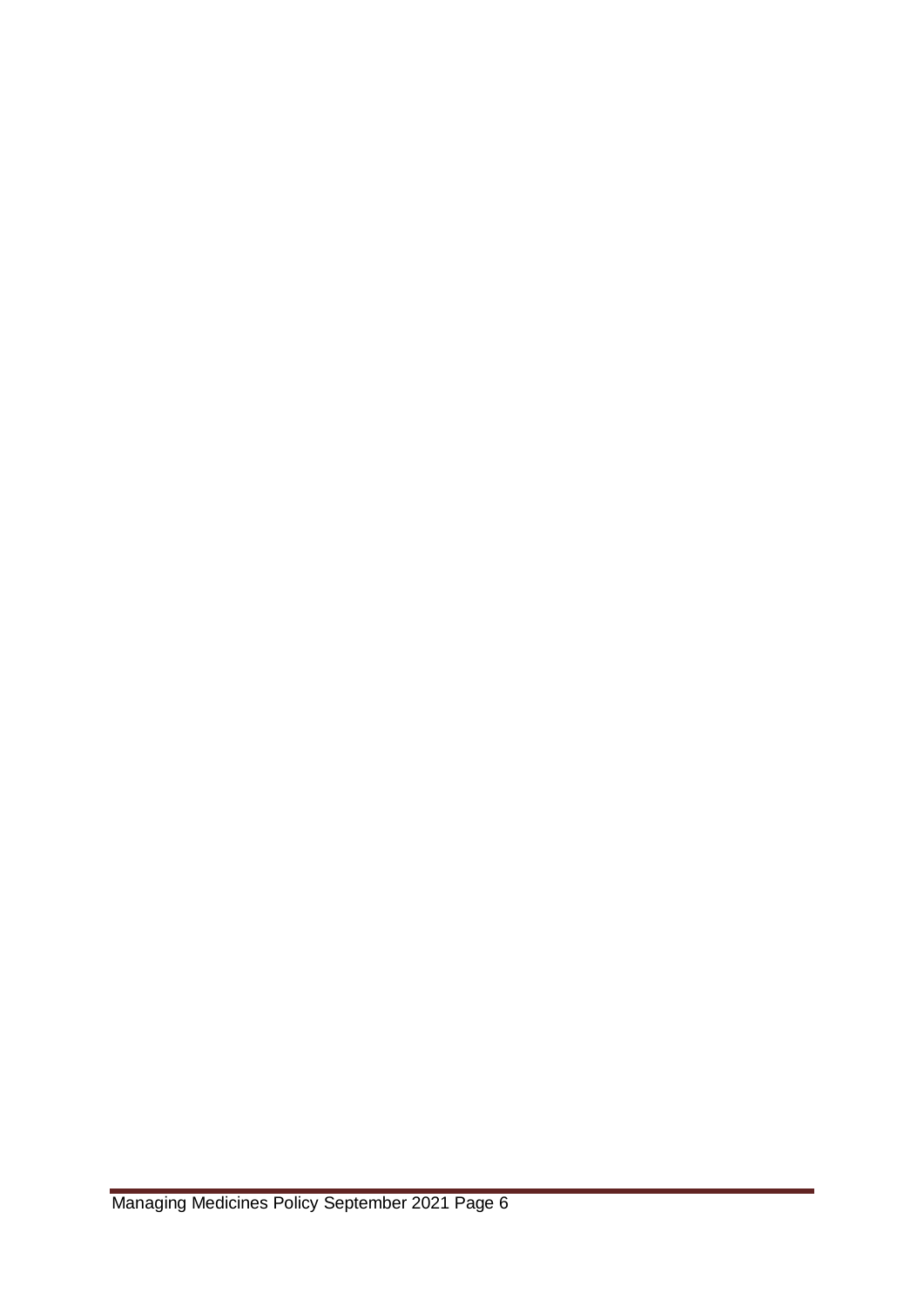### **Parental Agreement for Setting to Administer Medicine**

Sheerhatch Primary School will not give your child medicine unless you complete and **sign** this form.

| Name of school/setting       |  |
|------------------------------|--|
| Name of child                |  |
| Date of birth                |  |
| Group/class/form             |  |
| Medical condition or illness |  |
|                              |  |
| <b>Medicine</b>              |  |
| Name/type of medicine        |  |

*(as described on the container)*

Expiry date

Dosage and method

Timing

Special precautions/other instructions

Are there any side effects that the school/setting needs to know about?

Self-administration – y/n

Procedures to take in an emergency

**NB: Medicines must be in the original container as dispensed by the pharmacy**

#### **Contact Details**

Name

Daytime telephone no.

Relationship to child

**Address** 

I understand that I must deliver the medicine personally to and collect the medicine from the school office and accept that this is a service that the school is not obliged to undertake.

The above information is, to the best of my knowledge, accurate at the time of writing and I give consent to school/setting staff administering medicine in accordance with the school/setting policy. I will inform the school/setting immediately, in writing, if there is any change in dosage or frequency of the medication or if the medicine is stopped.

Managing Medicines Policy September 2021 Page 7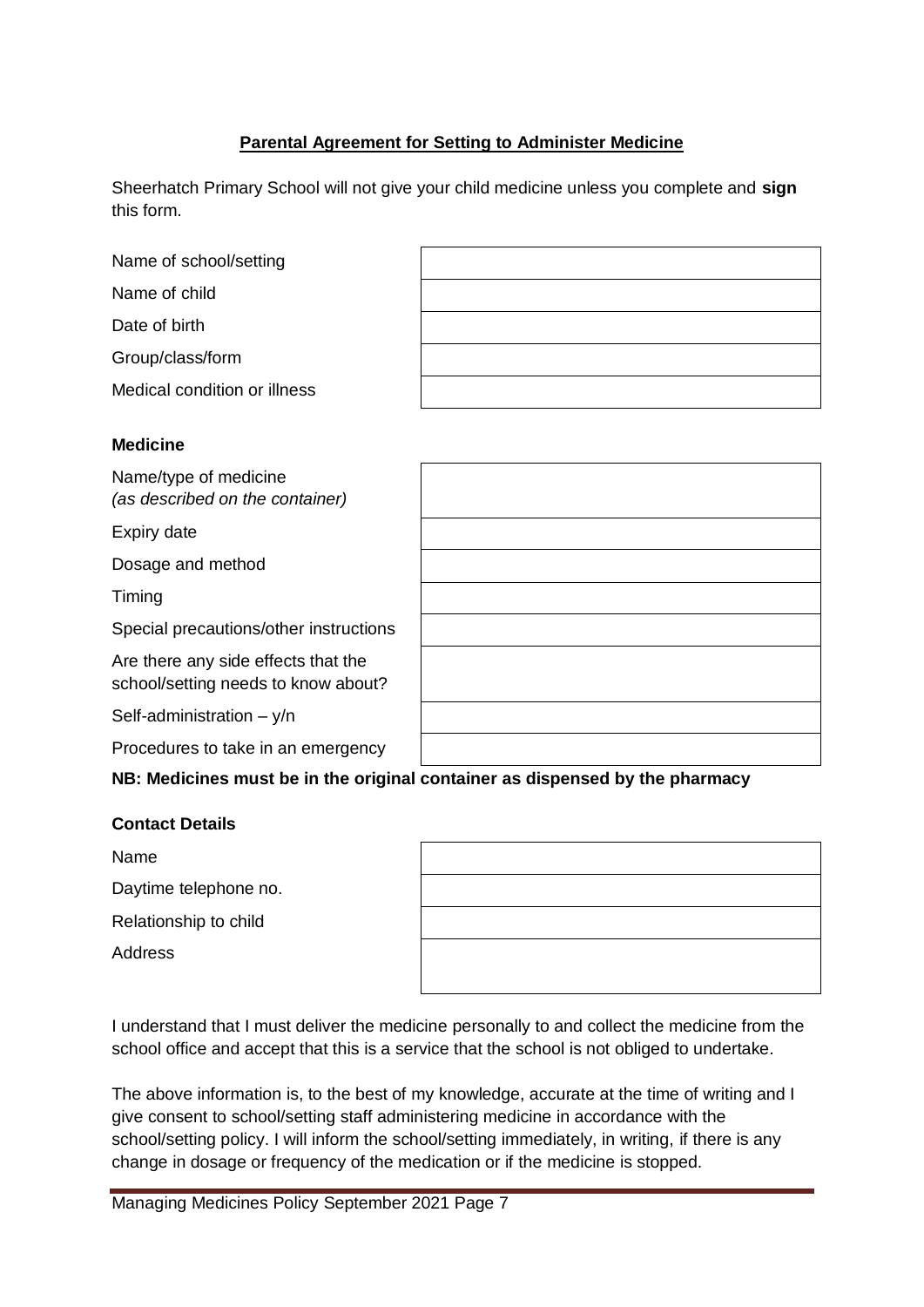Signature(s)

Date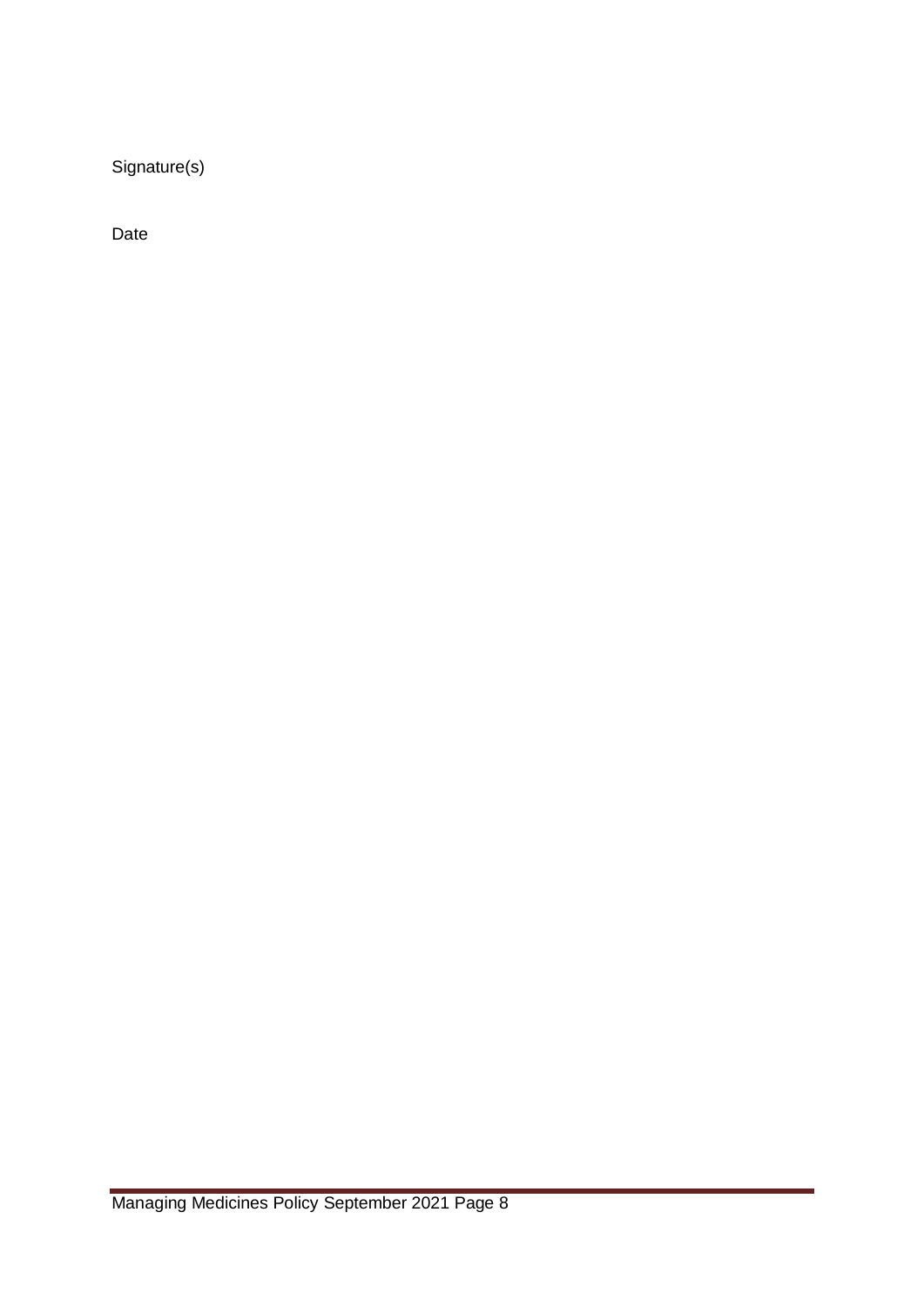## **Record of Medicine Administered to an Individual Child**

| Name of school/setting             |  |
|------------------------------------|--|
| Name of child                      |  |
| Date medicine provided by parent / |  |
| Group/class/form                   |  |
| <b>Quantity received</b>           |  |
| Name and strength of medicine      |  |
| Expiry date                        |  |
| <b>Quantity returned</b>           |  |
| Dose and frequency of medicine     |  |
| Staff signature                    |  |
| Signature of parent                |  |

| Date                    |  |  |  |
|-------------------------|--|--|--|
| Time given              |  |  |  |
| Dose given              |  |  |  |
| Name of member of staff |  |  |  |
| <b>Staff initials</b>   |  |  |  |
| Returned to parent      |  |  |  |

| Date                    |  |  |  |
|-------------------------|--|--|--|
| Time given              |  |  |  |
| Dose given              |  |  |  |
| Name of member of staff |  |  |  |
| <b>Staff initials</b>   |  |  |  |
| Returned to parent      |  |  |  |